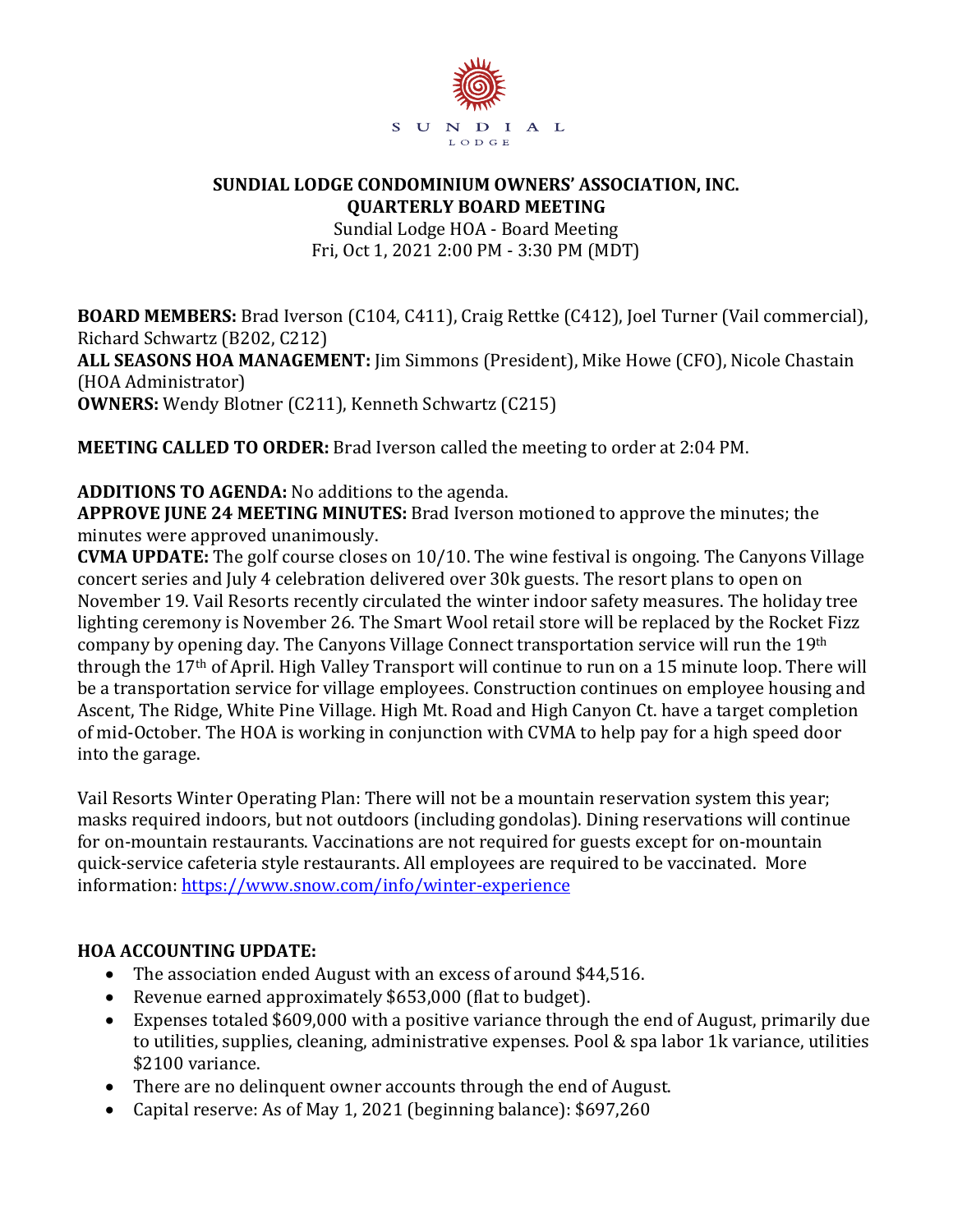- O Budgeted annual reserve contribution was approximately \$384,000.
- O Through the end of August, we are anticipating expenses ending around \$153,000, leaving the ending capital reserve balance around \$928,000. According to the reserve study completed around five years ago, the funded balance would be around 40%.
- O The YTD planned and unplanned capital expenses through the end of August totaled approximately \$14,000, including fan coils, window replacement, check valves, and nano beam replacement. The significant remaining projects include the elevator cab and pool furniture.
- The fiscal year 2021 audit results are complete. The auditor issued an unqualified opinion which was a positive result, in accordance with GAAP.
- The level 2 reserve study is starting May 1, 2022. There are some changes to this study than the previous study. The fully funded balance of the new reserve study is 3.2 million dollars which estimates the coverage at about 30%. The study also recommends an increase to the funding by \$5,000 per month.
- **IRS 70-604 RULING VOTE:** IF THERE IS AN EXCESS OF REVENUES OVER EXPENSES AT THE END OF A FISCAL YEAR, A VOTE MUST TAKE PLACE TO EITHER: TRANSFER TO CAPITAL RESERVE (MAKING IT NON-TAXABLE) OR RETURN IT TO OWNERS (MAKING IT TAXABLE). BASED UPON THE AUDIT, WE HAD A 35K EXCESS WHICH WAS TRANSFERRED TO THE CAPITAL RESERVE.

# **HOA OVERVIEW UPDATE**

- **COVID UPDATE:** Summit County numbers are trending back down. Protocols remain in place for social distancing including plexiglass barriers at the front desk and cleaning protocols underway. Bookings look strong for the upcoming season.
- **MOBILE KEY UPDATE:** The key will offer access to rooms, common areas, garage, etc. on a phone app, rather than a RFID card. The integration ran into a bit of a snag, which may delay the launch of the service.
- **WINDOW TREATMENT OPTIONS:** The board is looking at options that are in line with the governing documents' uniformity requirement, which includes wood blind options only. A number of owners have expressed interest in alternative options. The board continues to look into how to address this in order to remain in compliance with the declaration. Jeff Jones and Craig Rettke are working with an interior designer on options. The board hopes to have answers by the holiday season.

## **MAINTENANCE UPDATES**

- Jeff Jones is the new maintenance manager since David Guyer has left.
- **Completed:**
	- o Replaced an additional section of 6" fire sprinkler line for building C, which originates in the B building
	- o Ground fault lighting issue has been fixed
	- o Repaired two 277 volt recessed light fixtures in the main lobby
	- o Phone system upgrade has been completed
	- o Roller blinds have been installed in the fitness room
	- $\circ$  Boilers 1 and 2 have had extensive programmed maintenance, including updating the refractories, replacing the felt lining around the doors, and one of the hatch doors was refabricated
	- o Various unit windows have been replaced
	- o Patio door latch issues have been addressed
	- o Backflow valves have been tested and passed off as required
	- o Water damage in B202 has been repaired
	- o New chemical feeders have been purchased and installed for the main pool